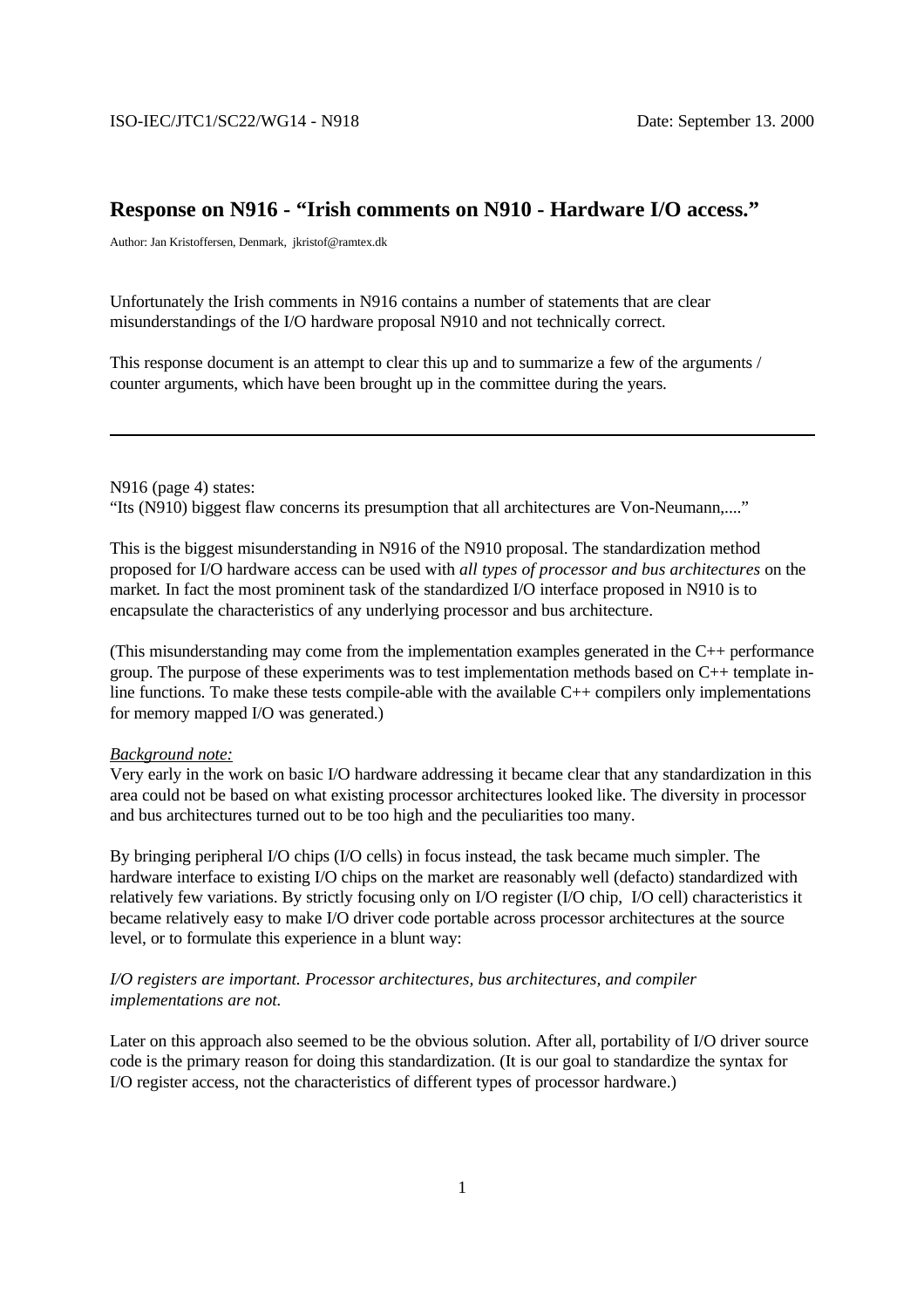N916 (page 4) continues:

"Its biggest flaw concerns its presumption ..... that busses are 8, 16, 32 or 64 bits wide."

No, the N910 proposal presumes that *I/O registers* (not *processor busses*) are 1, 8, 16, 32, or 64 bits wide (a subtle but important distinction).

The practical and historical reasons for this are:

- S Most existing I/O chips on the market have a bus (and register) width of  $8*2^n$ n
- S It is a continuation of the fixed sized types defined in *stdint.h*

#### *Back ground notes:*

There have been a number of arguments against this on the reflector during the years, both when discussing the *iohw* proposal and when discussing *stdint.h*.

As in N916 the, arguments have been that there exist processors on the market with, for instance, 12 bit or 24 bit busses and I/O registers.

Some counter argument (for both i*ohw* and *stdint.h*) have been that, yes there exist such architectures on the market, but A) code written for such special bit-widths will hardly be portable to other platforms, and B) there is nothing which prevents a compiler vendor from supporting such platform specific register (integer) widths along the same lines, *int12\_t, int24\_t* etc. For such cases, cross-platform portability will hardly be an issue anyway.

Furthermore, when people have been asked to come up with practical examples of I/O registers widths different from 8<sup>\*2^n</sup>, instead of discussing some hypothetical cases, it turned out that in practice such odd sized registers were mostly (always?) located on the processor chip (i.e. on-chip I/O registers). A situation which confirmed that the counter arguments above are valid in practice.

—

Finally people have argued that there exist situations where an I/O register only consists of (for example) 3 bits, where the rest of the bits are not implemented in the hardware. Should there be iord3(..) iowr3(..) functions?

Here a counter argument was that it is worth remembering some of the reasons for why the types in *stdint.h* were introduced:

- to be sure that the compiler integer type has enough bits to hold the (I/O register) value. (which cannot in a portable way be guaranteed with the standard types like *int* and *long*)
- to avoid using an integer type which will be grossly oversized (and inefficient) in some platforms just to be able to make the source code portable across multiple platforms.

The naming of the *iohw* functions *iord8, iord16* etc. originated from the same concept. I.e. more to make it possible to select an adequate access method for the register width rather than the wish to have the function name specify exactly how may bits are actively used by the application.

So if a 3 bit register is to be accessed then, for instance, the *iord8* syntax plus bit masking / shifting in the source code will be adequate as a standard method to assure good portability.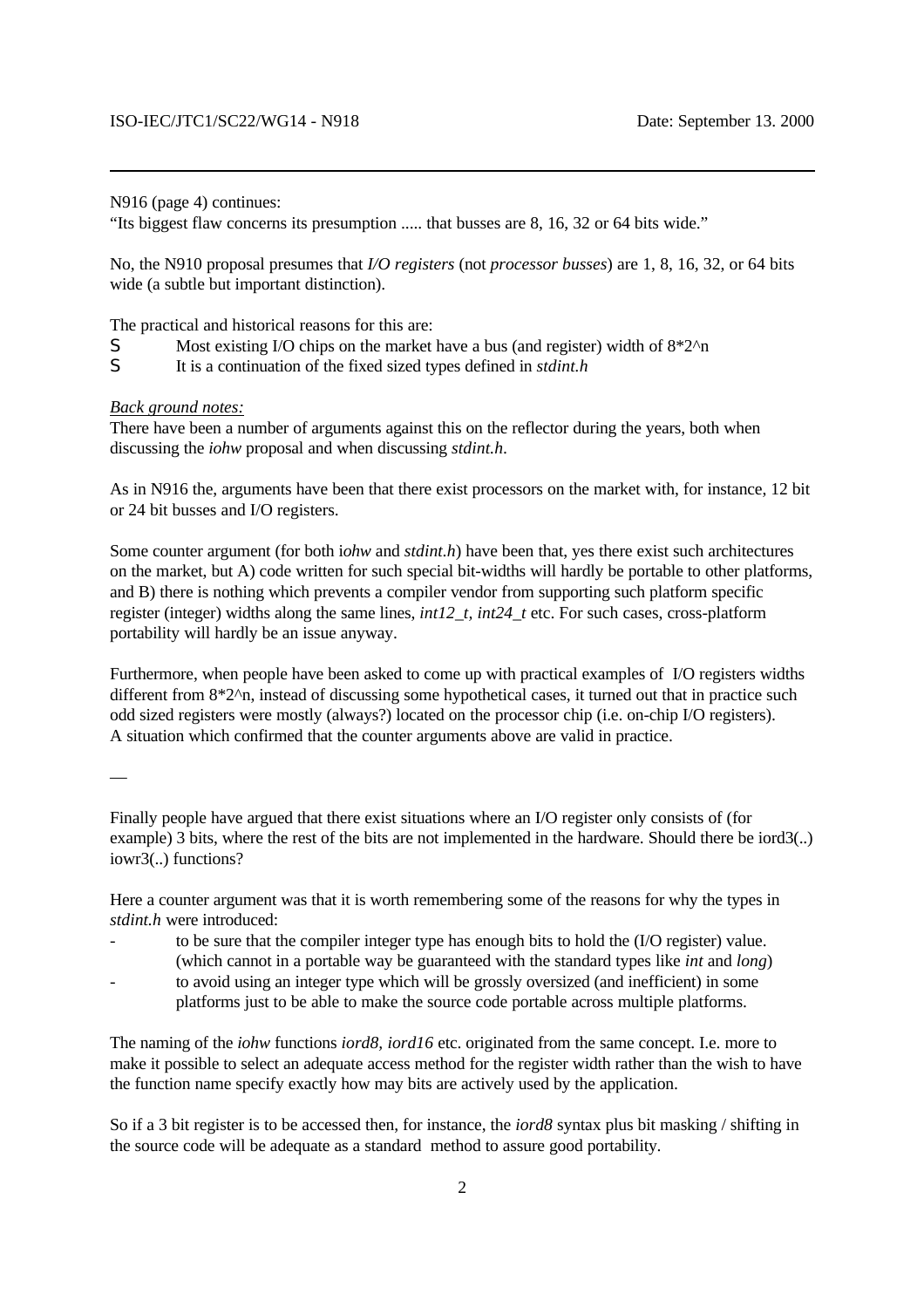#### N916 (page 4) states:

"...Again, the argument is that the proposal loses the general-purpose spirit of C. C as currently specified does not impose much by way of architectural constraint. The proposal in N910 goes completely against this historical spirit of C."

Unfortunately this is not correct. Historically the simple linear memory model used by the standard(s) has been the origin of most of the portability problems we see today with code operating on hardware. The constraints imposed by this simplistic memory model are too severe to provide a complete model for many of the existing processor architectures. The result is that intrinsic functionality is introduced (and required) by compiler implementations in order to handle hardware access with many existing processor architectures.

N910 proposes an interface for hardware access which is able to *encapsulate* such required intrinsic functionality in a standardized way, and the way *encapsulation* is done in the spirit of C is by the use of *functions*.

#### *Background notes:*

Many architectures have special addressing ranges which can only be accessed by use of special machine instructions (i.e. instructions which are not required during access of normal data memory). To access such addressing ranges from the C source level there must be some way to tell the compiler that special machine instructions for the hardware access should be generated. Therefore intrinsic functionality is needed. Unfortunately any attempts to standardize the required intrinsic functionality are doomed to fail in practice, simply because the processor and platform architectures are too diverse.

However, what *can* be standardized is an interface which are able to *encapsulate* any required intrinsic functionality in a standardized way.

#### N916 (page 5) states:

"Finally, it has been observed that the "Memory Qualifiers" of N907 could be used to make all I/O hardware appear in the natural symbol space of C, which would certainly reduce the need for any library based interface to exist."

The *memory qualifiers* approach is prior art in embedded compiler design. However, historically a major drawback and limitation with this method has been that it is not possible for the user to add (encapsulate) more complex accessing schemes using the same syntax (for instance indirect access via base pointers, pseudo bus access, access via device drivers etc.). The reason is that operator overloading is not possible in C.

Memory qualifiers cannot *remove* the need for an API like interface, but they can usually make *implementation* of an interface much simpler.

Note that the memory qualifiers themselves usually prevent source code portability. Therefore the definition of the symbolic name for an I/O register (by use of memory qualifiers) must be isolated from the (portable) driver source code, for instance in a separate (non-portable) header file.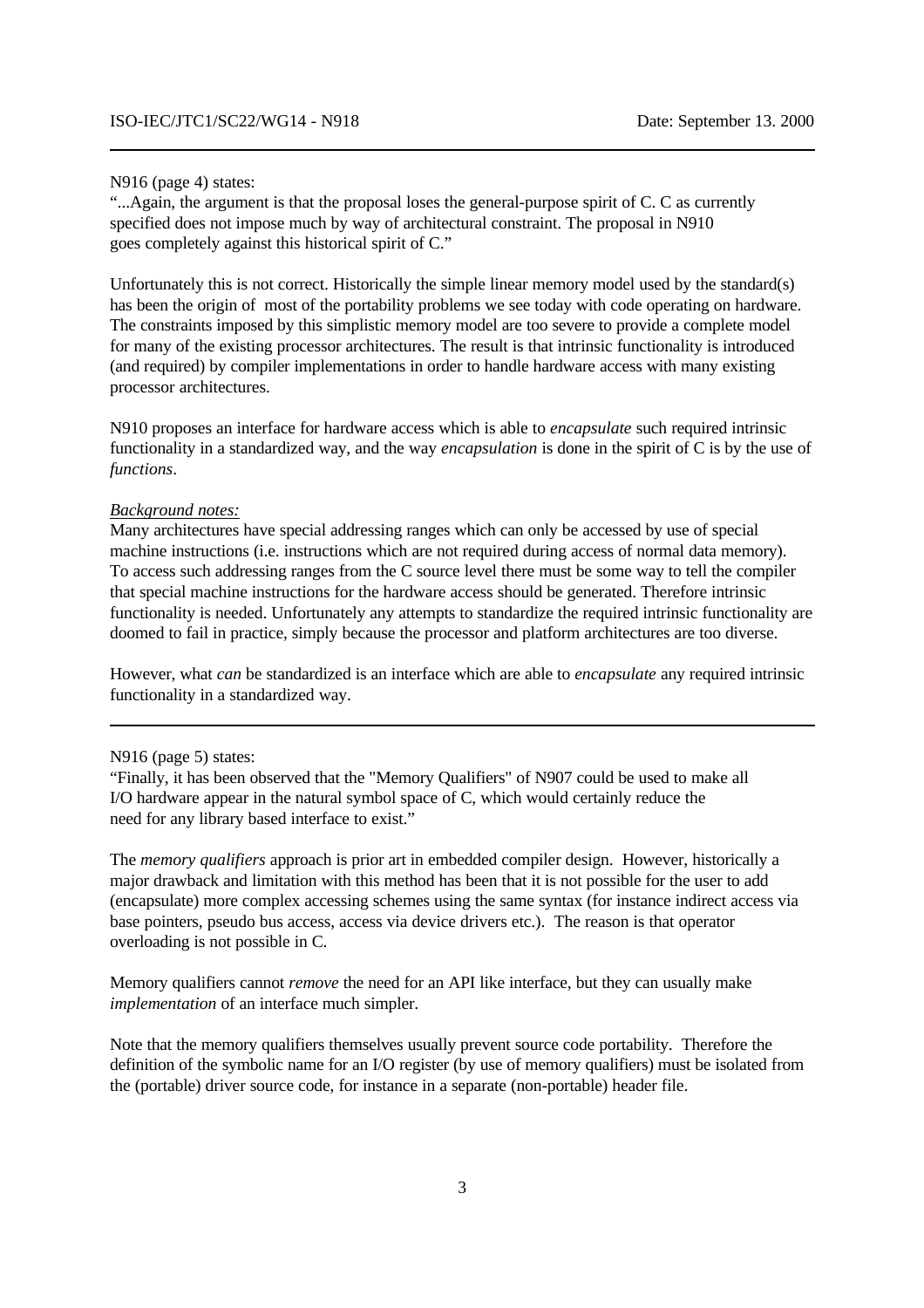#### ISO-IEC/JTC1/SC22/WG14 - N918 Date: September 13. 2000

#### *Background notes:*

It may be useful here to summarize existing practice for I/O register access and emphasize what makes the approach in N910 special.

Prior art in compiler design has gone in two different directions: a) use of intrinsic *memory type qualifies* or b) use of intrinsic (inline) *functions*.

Example of a) use of intrinsic memory type qualifiers with existing compilers:

```
sfr P1=0xFFE0; /* (sfr = Special Function Register) define both the 
                   access range, the address, and an implicit register 
                   size in the given processor architecture */
#define P2 (*((unsigned char volatile _rom *) 0xe000 )) 
            /* _rom specifies the access range, i.e. that special
                instructions should be used for the access operations with
                the given processor architecture. The register size is
                specified in the definition of the symbolic name */
unsigned char val;
val = P2; // The operation type is defined by a standard C operator.
P1 = val
```
The advantages are :

- the symbolic port name definition is also a complete definition of the access method.
- the access operation is selected with standard C operators, so the source code is easily made platform independent.
- the code is easily optimized by the compiler.

The disadvantages are:

- a user can not extend the operator syntax with more complex accessing schemes.
- the syntax tempts programmers to think that I/O registers behave like traditional memory, which is very often not the case.

```
P1 = 0x23i// Fails if P1 is a read-only register
val = P1; // Fails if P1 is a write-only register
P1 += 2; // Fails if P1 is not of type read-modify-write.
```
(Such subtle runtime failures has caused grief for many programmers. This, however, could be avoided if memory qualifiers were extended with access limitation qualifiers, so compiler diagnostics on I/O register access could take place.)

Example of b) use of intrinsic functions with existing compilers:

```
unsigned short _inpw( unsigned short port );
unsigned short _outpw( unsigned short port, unsigned short dataword );
/* The intrinsic functions (indirectly) define the size of the register, the
access range, and the operation type */
#define P1 0xFFE0 // The symbolic name only defines the address.
#define P2 0xE000
unsigned short val;
val = \text{impw}(P2); // The operation type is defined by the function.
_outpw(P1, val);
```
#### The advantages are:

- A well-known and traditional API approach is taken.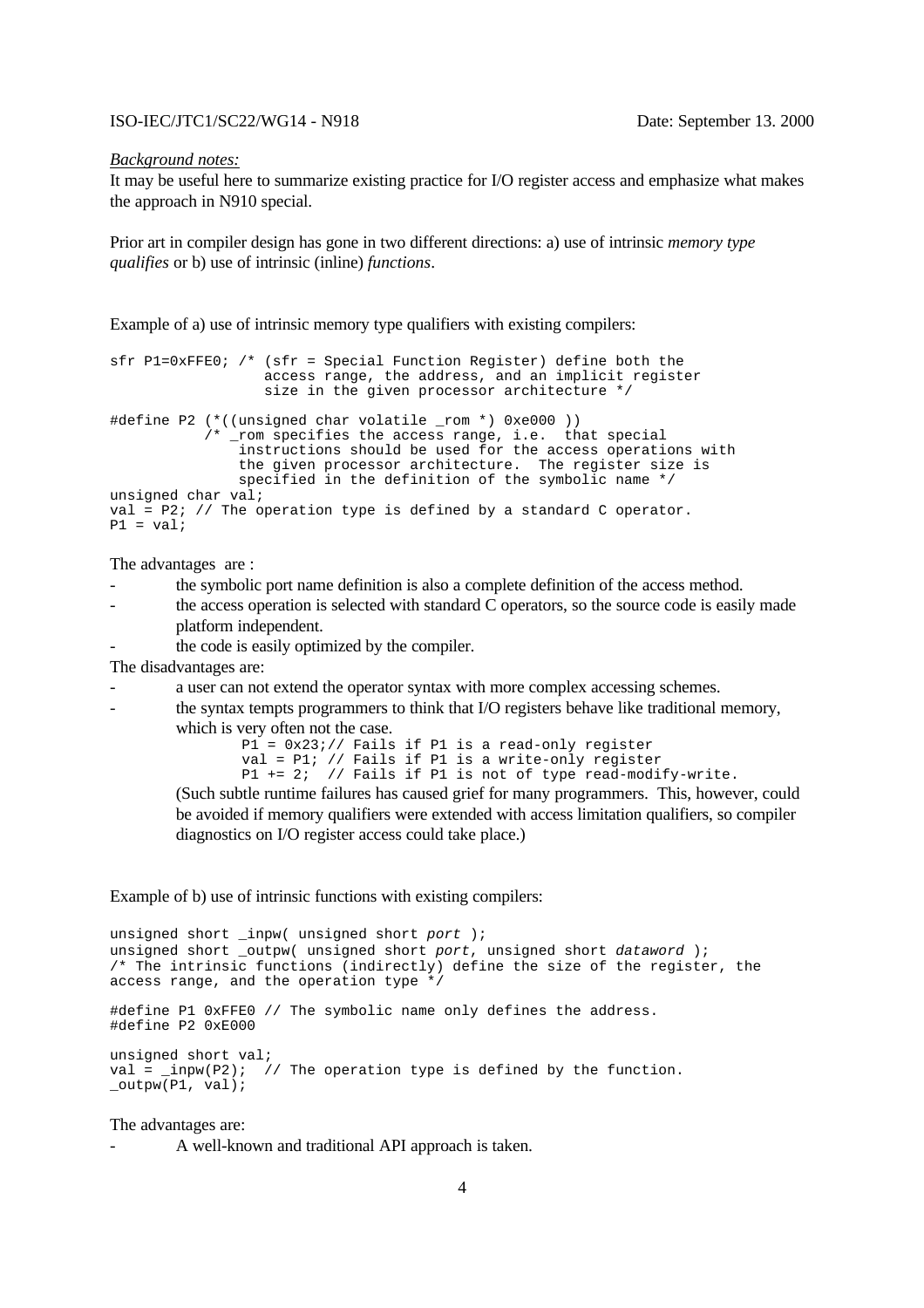## ISO-IEC/JTC1/SC22/WG14 - N918 Date: September 13. 2000

- The very low-level approach makes address manipulations simple.
- Code can be optimized by macros or by making the API functions *inline*.
- A limited number of I/O functions reflects the nature of I/O hardware, where the I/O register itself or the processor hardware often only allow a limited set of operations.
- It is easy for the user to replace the API functions with API functions for I/O simulators etc. during development.

The disadvantages are:

- The functions themselves focus on the access mechanisms provided by the processor architecture which inevitably make any driver source code non-portable.
- The symbolic port name definition is too simple. As it is not a complete definition of the access method new function names have to be defined if new access methods are used on individual registers, which again makes the code less portable.
- If more than the few basic I/O register operations and access methods are supported then the number of API functions becomes considerable (namespace pollution).

The N910 proposal combines the idea of having a symbolic name which is a complete definition of the access method, like a), with the concept of doing encapsulation via standardized API interface functions, like b).

The advantages are:

- the symbolic port name definition is a complete definition of the access method.
- the access operation is selected with I/O register size specific (not processor architecture specific) API functions, so the source code become portable.
- Encapsulation is inherent. This enables a user to add new (more complex) accessing schemes, without any changes to the driver source code itself.
- Code can be optimized by implementing the I/O functions as C macros or by making the functions *inline*.
- Code is easily optimized by the compiler (when simple access mechanisms are used).
- It is easy for the user to replace the API functions with API functions for, for instance, I/O simulators during development.
- A reduced number of I/O operations (functions) reflects the nature of I/O hardware, where the I/O register itself often only enables a limited set of operations.
- The standard interface proposed by N910 can be implemented with any exiting  $C/C++$ compiler on the market as long as it provides the required (intrinsic) functionality for I/O register access.

The disadvantage is:

If more than the few basic operations are supported then the number of API functions become considerable (namespace pollution).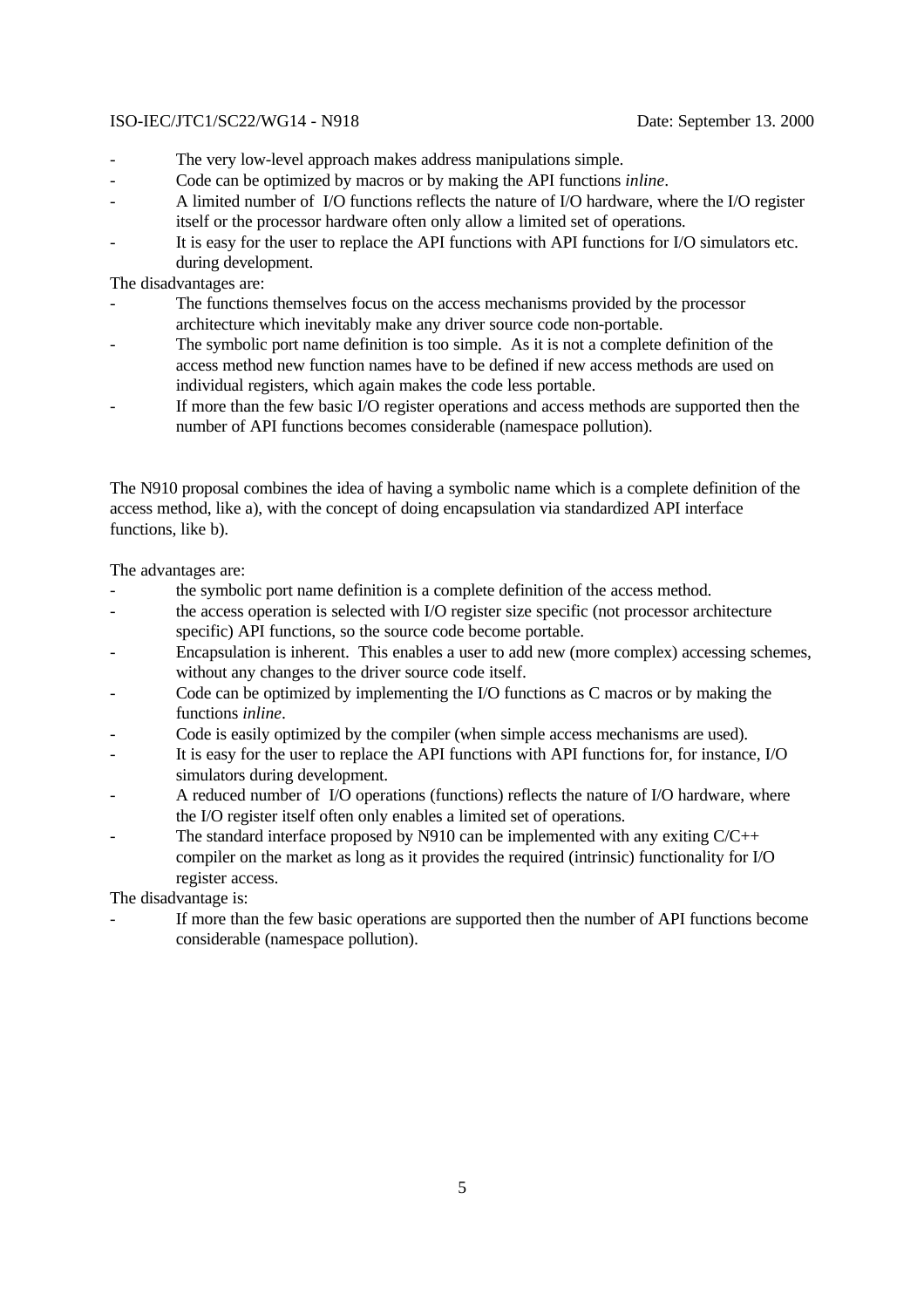#### N916 (page 4) states:

"The other issue ... concerns a lack of generality. In this case, concerning the "I/O with Transform" (OR, AND, XOR) functions. Here too is the presumption that only a fixed set of transforms exist. ..."

This is only partly true. N910 reflects a pragmatic approach based on experience.

Some reasons for the reduced set of I/O register operations have been:

- To reduce the namespace pollution.
- To make implementations simpler by reducing the number of API functions. Reducing the number of standard operations (API functions) is especially desirable when a user is allowed to add support for new (more complex) access methods.
- Experience has shown that for simple access methods the compilers can usually generate fully optimized code anyway. For instance:  $i \text{ over } 8 (P1, i \text{ or } 8 (P1) + 7);$ may be optimized to a single machine instruction: add P1,7

So there is strong evidence that with respect to I/O access the advantage of supporting all arithmetic and logic operations in the language is relatively limited in practice.

## *Background note:*

Some years ago there were discussions about entirely omitting OR, AND, XOR and only implementing the most basic I/O register operations, RD (read) and WR (write).

Some (historical) reasons for NOT doing this have been:

- Inspecting practical code has shown that OR, AND, XOR (bit set, bit clear, bit invert) are among the most common operations used on I/O registers (beside RD and WR).
- With more complex access methods more efficient implementations can usually be made for these common operations when they exist as separate functions.
- They are required with several (existing) compilers to spell out that special *and, or, xor* instructions for the access range should be generated, instead of : *rd-operation-wr* (i.e. as a way the programmer could handle poor optimizer's).

N916 (page 5) continues:

"... Here too, the interface could be generalised to allow the concept of "I/O with Transform" to be parameterised ..."

This is an interesting idea which deserves further exploration.

Some questions which should be answered are:

- is it a feasible way to simplify the interface for hardware I/O and reduce name space pollution, also if more complex accessing schemes must be supported ?
- to which extent does it require new compiler functionality?
- to which extent can it be implemented using existing compilers?